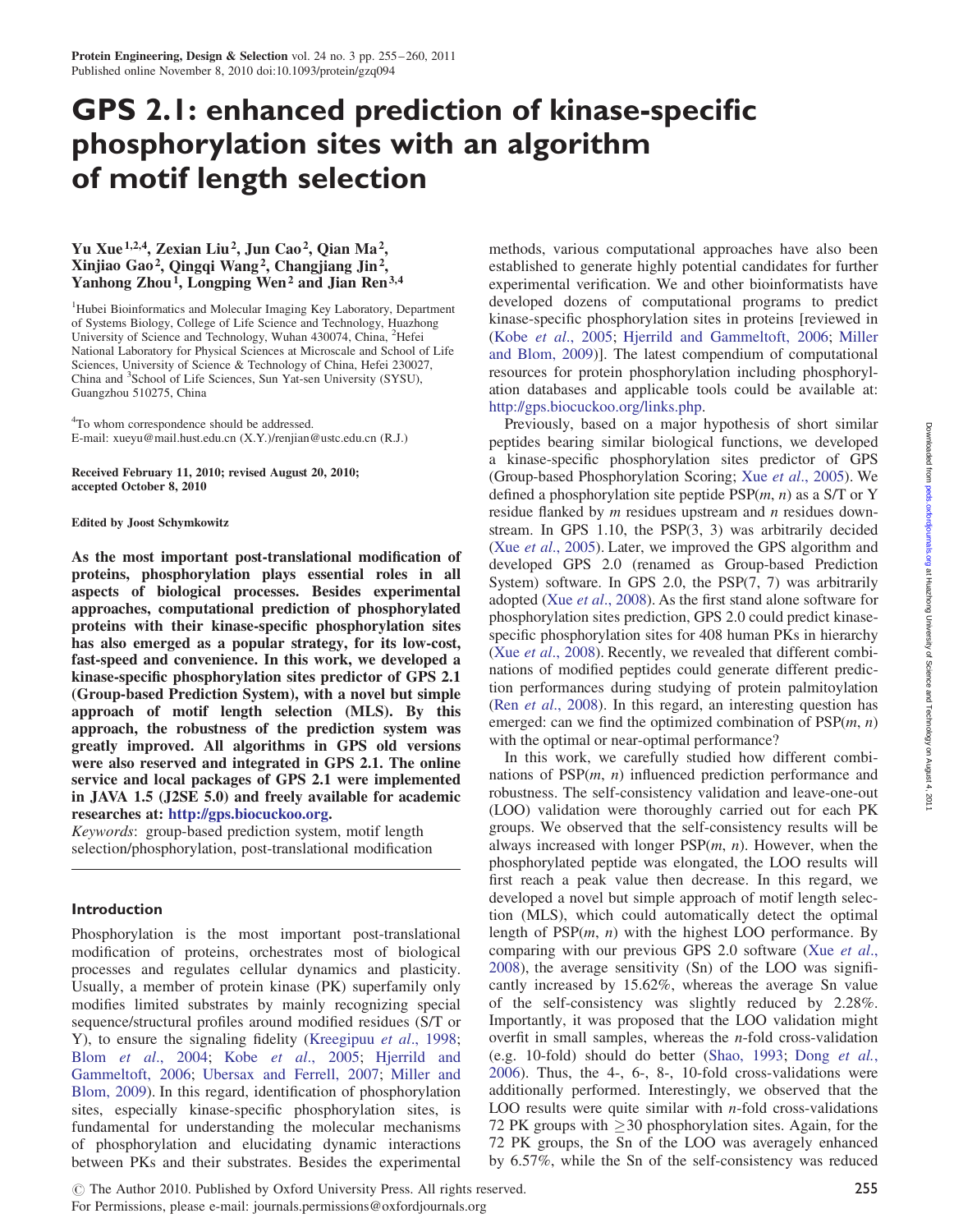by 1.10%. Taken together, the newly developed MLS method could efficiently narrow down the difference between the LOO validation and self-consistency validation to improve the robustness of prediction system. The online service and local packages of GPS 2.1 were implemented in JAVA 1.5 (J2SE 5.0) and freely available at: http://gps. biocuckoo.org.

#### Materials and methods

#### Preparation of the training and testing data sets

The training data set was taken from Phospho.ELM 7.0 (Diella et al[., 2004](#page-5-0), [2008\)](#page-5-0), including 16 462 experimentally verified phosphorylation sites. Among these sites, there were 3417 known kinase-specific phosphorylation sites reserved as the training data set in GPS 2.1. As previously described (Xue et al[., 2008](#page-5-0)), we classified all human PKs with their verified sites into a hierarchical structure with four levels, including group, family, subfamily and single PK. The PK groups with less than three sites were not included. As previously described (Xue et al[., 2005,](#page-5-0) [2008;](#page-5-0) Ren et al[., 2008](#page-5-0)), we took all experimentally verified phosphorylation sites as the positive data  $(+)$ , while all other S/T or Y residues in the same proteins were regarded as the negative data  $(-)$ . The amino acid substitution matrix of BLOSUM62 was chosen as the initial matrix. For comparison of GPS 2.0 ([Xue](#page-5-0) et al[., 2008](#page-5-0)), we also prepared a testing data set from Phospho.ELM 6.0 (Diella et al[., 2004](#page-5-0), [2008](#page-5-0)), including 3157 non-redundant phosphorylation sites with kinase information.

#### Evaluation of prediction performance and robustness

To evaluate the prediction performances and robustness of GPS 2.1, the self-consistency validation, LOO validation and n-fold cross-validation were calculated. The self-consistency validation used the training positive data and negative data directly to evaluate the prediction performance, and represented the computational power of the prediction system. However, the robustness and stability of the software should be evaluated by LOO validation and n-fold cross-validation. In the LOO validation, which is also called as Jack–Knife validation, each sites in the data set was picked out in turn as an independent test sample, and all the remaining sites were regarded as training data. This process was repeated until each site was used as test data one time. In conventional *n*-fold cross-validation, all the  $(+)$  sites and  $(-)$  sites were combined and then divided equally into  $n$  parts, keeping the same distribution of  $(+)$  and  $(-)$  sites in each part. Then  $n - 1$  parts were merged into a training data set while the remnant part was taken as a testing data set. This process was repeated 20 times and the average performance of  $n$ -fold cross-validation was used to estimate the performance. In addition, a sequence-similarity-group-based  $n$ -fold crossvalidation was also adopted that the  $n$  parts are not assigned randomly but based on groups of similar peptides. With the k-means clustering approach [\(Herwig](#page-5-0) et al., 1999; [Soukas](#page-5-0) *et al.*, 2000), we clustered the training data set into  $n$  groups  $(n = 4, 6, 8, 10$  in this work). Given two PSP $(m, n)$  peptides  $A$  and  $B$ , the similarity was measured as:

$$
s(A, B) = \frac{\text{Num. of conserved substitutions}}{\text{Num. of all substitutions}}.
$$

A conserved substitution is a substitution with a  $Score(a,$  $b$ ) > 0 in the BLOSUM62 matrix. The  $s(A, B)$  ranges from 0 to 1. Thus, the distance between them can be defined as:  $D(A, B) = 1/s(A, B)$ . If  $s(A, B) = 0$ ,  $D(A, B) = \infty$ .

By exhaustively testing,  $PSP(15, 15)$  was used. First, n phosphorylation sites from the positive data  $(+)$  were randomly picked out as the centroids. Second, the other positive sites were pairwisely compared with the  $n$  centroids and clustered into the groups with highest similarity values. Third, the centroid of each cluster was updated with the highest average similarity (HAS). The second and third steps were iteratively repeated until the clusters were not changed any longer. After the  $n$  clusters for positive sites were determined, we put each negative site into the cluster with the HAS. Then, we used  $n - 1$  parts as training data set, although the remaining part was regarded as testing data set. Since the *n* groups were fixed after  $k$ -means clustering, the performance calculation was only repeated  $n - 1$  times until each part was used as test data one time, while average values were computed.

In this work, the performances of self-consistency validation and LOO validation were calculated for all PK groups (Supplementary data, Tables S2 and S3). The conventional and sequence-similarity-group-based 4-, 6-, 8-, 10-fold crossvalidations were performed for 72 PK groups without  $<30$ sites. Owing to the page limitation, the performance of conventional 4-fold cross-validation was shown (Supplementary data, Table S2).

The four standard measurements of Sn, specificity (Sp), accuracy (Ac) and Mathew's correlation coefficient (MCC) were calculated as below:

$$
Sn = \frac{TP}{TP + FN}, \quad Sp = \frac{TN}{TN + FP},
$$

$$
Ac = \frac{TP + TN}{TP + FP + TN + FN}, \text{and}
$$

$$
MCC = \frac{(TP \times TN) - (FN \times FP)}{\sqrt{(TP + FN) \times (TN + FP) \times (TP + FP) \times (TN + FN)}}
$$

#### Implementation of the online service and local packages

The online service and local packages of GPS 2.1 were implemented in JAVA 1.5 (J2SE 5.0). For the online service, we tested GPS 2.1 on a variety of internet browsers, including Internet Explorer 6.0, Netscape Browser 8.1.3 and Firefox 2 under Windows XP Operating System (OS), Mozilla Firefox 1.5 of Fedora Core 6 OS (Linux) and Safari 3.0 of Apple Mac OS X 10.4 (Tiger) and 10.5 (Leopard). For Windows and Linux systems, a latest version of Java Runtime Environment (JRE) package (JAVA 1.4.2 or later versions) of Sun Microsystems should be pre-installed for using the GPS 2.1 program. However, for Mac OS, the GPS 2.1 could be used directly without any additional packages. For convenience, we also developed the local packages of GPS 2.1. The stand alone softwares of GPS 2.1 supported three major Operating Systems, including Windows, Linux and Mac.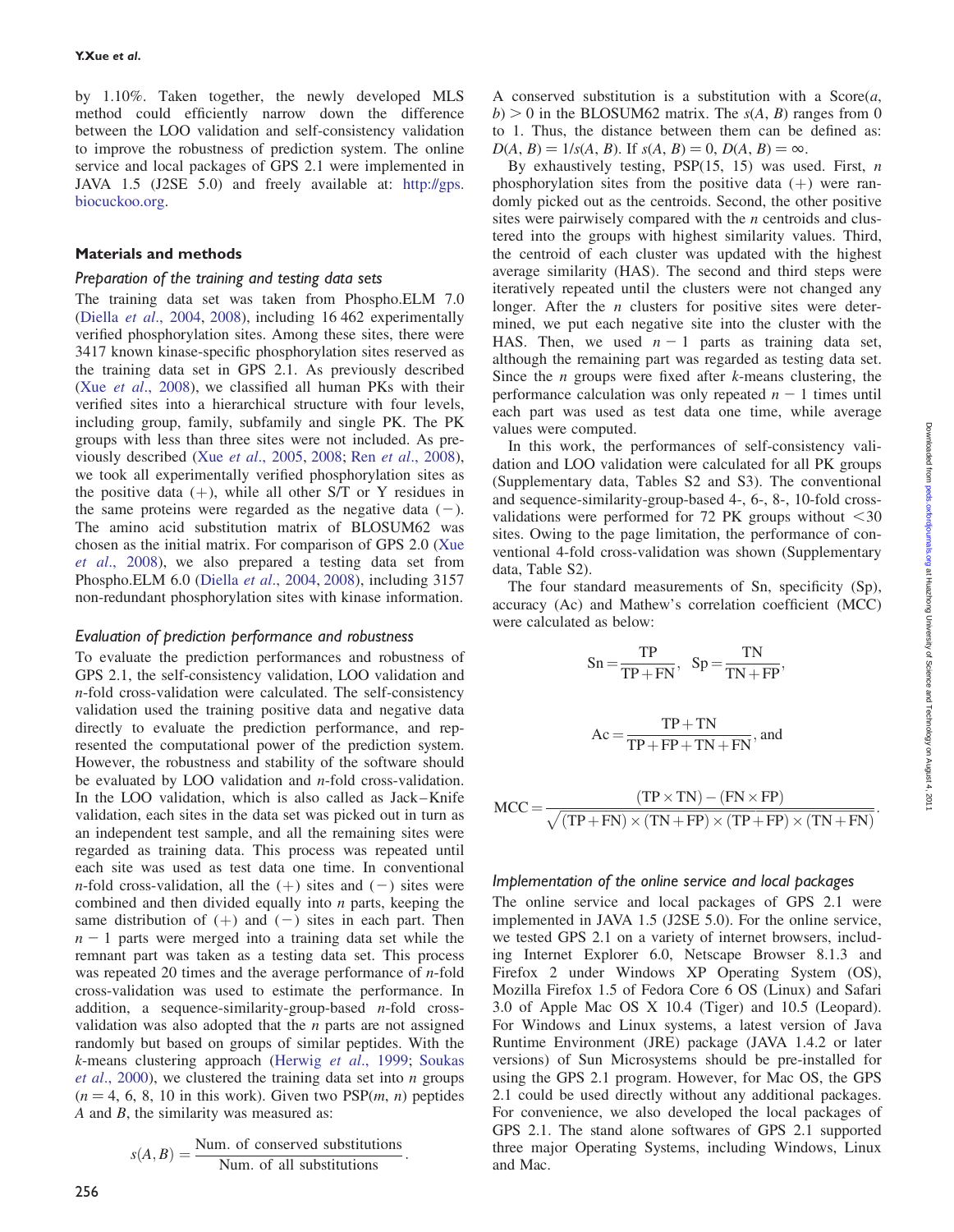#### **Results**

## Different combinations of PSP(m, n) generate different prediction performances and robustnesses

In this work, we carefully studied how different combinations of  $PSP(m, n)$  influenced prediction performances. The training data set was taken from Phospho.ELM 7.0 [\(Diella](#page-5-0) et al., [2004](#page-5-0), [2008](#page-5-0)), including 3417 known kinase-specific phosphorylation sites. To evaluate the performance and robustness of the prediction system, the self-consistency validation, LOO validation and  $n$ -fold cross-validation should be performed. The self-consistency validation uses the training data set to test the prediction performance on currently known data. However, the prediction system might be overtrained and only perfect for the training data set, with low prediction ability for new data. In this regard, the LOO validation should also be carried out. However, the LOO validation might not work well for discontinuous data sets (small samples) to be prone to overfitting [\(Shao, 1993](#page-5-0); [Dong](#page-5-0) et al.,  $2006$ ). In this regard, the *n*-fold cross-validation should be additionally performed ([Shao, 1993](#page-5-0); Dong et al[., 2006\)](#page-5-0). If the self-consistency result is similar with the LOO validation and n-fold cross-validation, the prediction system is robust with less overfitting. Previously, we revealed that the results of LOO were similar with the  $n$ -fold cross-validation for PK groups with large number of phosphorylation sites ( $n \geq 30$ ; Xue *et al.*, 2008). Thus, to test the performance and robustness of different combination of  $PSP(m, n)$ , we only calculated the self-consistency and the LOO results. We exhaustively tested all combinations of  $PSP(m, n)$  ( $m = 1$ ,  $\ldots$ , 15;  $n = 1, \ldots, 15$ ). The Sn values were calculated under the Sp of 85, 90 and 95%. Then the average Sn was calculated as the final Sn value. From our previous experience, a higher Sp value is more important than a higher Sn to avoid too many false positive hits (Xue et al[., 2005,](#page-5-0) [2008](#page-5-0); [Ren](#page-5-0) et al[., 2008\)](#page-5-0). Thus, to improve the prediction performance and robustness in the region of high Sp is more important than other regions. Owing to the page limitation, here we only presented four PK groups as instances (Number of phosphosrylation sites  $\geq$  30), including AGC/AKT, CMGC/ CDK/CDC2/CDC2, Other/AUR and TK/InsR/IGF1R (Fig. 1). Interestingly, we observed that the self-consistency results will be always increased with longer  $PSP(m, n)$ . However, when the phosphorylated peptide was elongated, the LOO results will first reach a peak value then decrease. For example, the Sn value of the self-consistency validation of AGC/AKT could reach 100% when PSP(15, 9) was chosen (the minimal length of the phosphorylated peptide with the highest Sn value; Fig. 1). However, in the LOO validation, the maximal Sn was 89.89% with PSP(5, 1) (Fig. 1). For AGC/AKT, if the PSP(15, 9) was chosen, its selfconsistency performance was quite different with its LOO validation (100 versus 73.41%; Fig. 1). However, if PSP(5, 1) was selected, the self-consistency performance was very similar with its LOO validation (90.64 versus 89.89%; Fig. 1). Again, for CMGC/CDK/CDC2/CDC2, the Sn values of the self-consistency and LOO for the PSP(15, 15) were 99.76 and 53.24%, although the Sn results of the selfconsistency and LOO for the optimal PSP(1, 2) were 79.86 and 78.18%, respectively (Fig. 1). Taken together, we proposed that the optimal  $PSP(m, n)$  with the highest LOO validation could efficiently narrow down the difference between the self-consistency and LOO validations to improve the robustness of the prediction system. More detailed results could be available in Supplementary data, Table S1.

## A novel algorithm of MLS to improve the prediction robustness

On the basis of above analyses, here we developed GPS 2.1 with a novel approach of MLS. The methods in GPS 2.0 were also reserved in GPS 2.1. In GPS 2.0, we developed a novel approach of Matrix Mutation (MaM) to improve the prediction performance (Xue et al[., 2008](#page-5-0)). First, the amino



Fig. 1. The optimal PSP $(m, n)$  with the highest LOO result (marked in white) narrows down the difference between the self-consistency and LOO results to improve the robustness of the prediction system. Four PK groups, including AGC/AKT, CMGC/CDK/CDC2/CDC2, Other/AUR and TK/InsR/IGF1R, were presented. We observed that (A) the self-consistency results will be always increased with longer  $PSP(m, n)$ , while (B) the LOO results will first reach a peak value then decrease.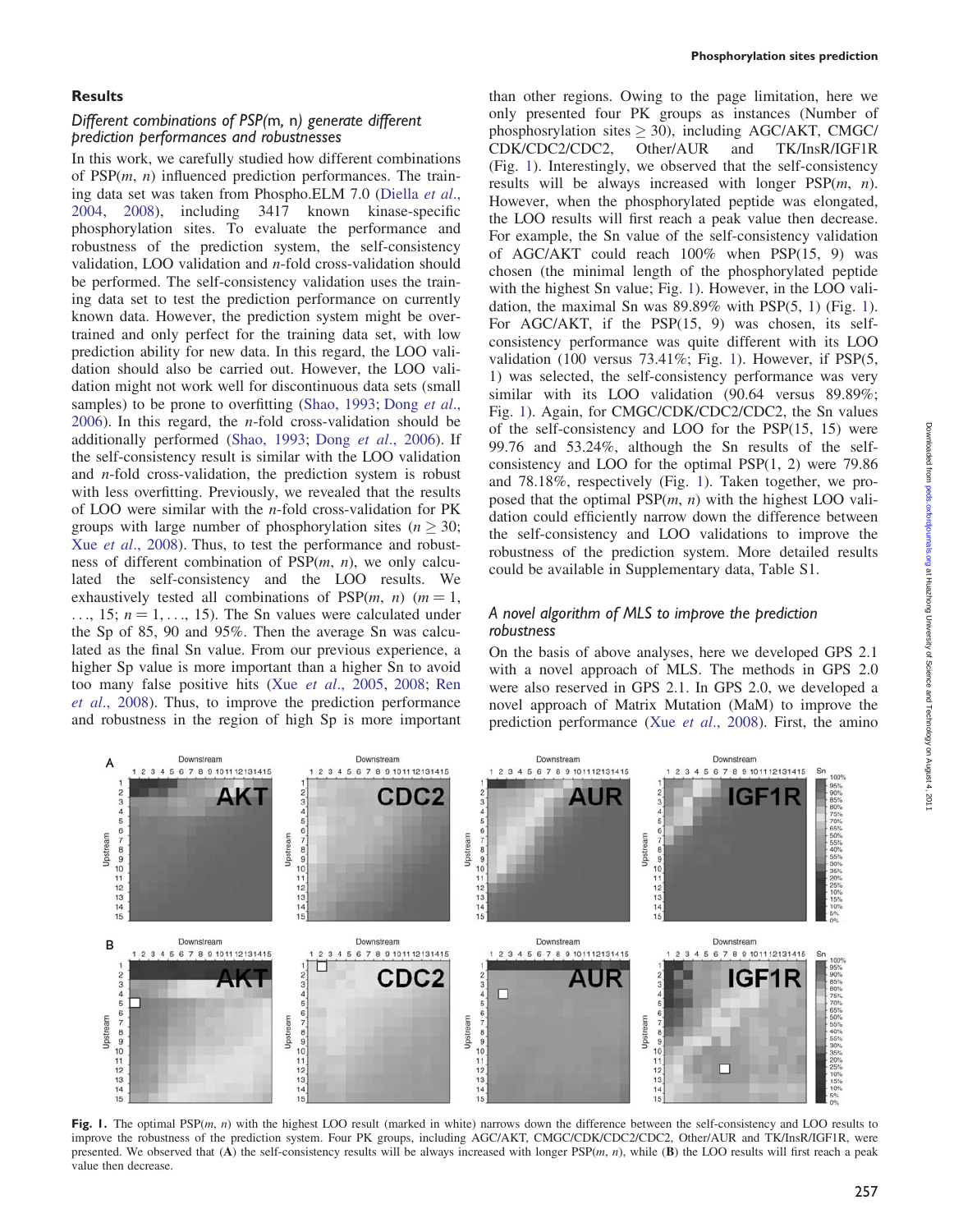acids substitution matrix BLOSUM62 was selected as the initial matrix. Then the Sn and Sp values of LOO validation were calculated for each PK group. By exhaustively testing, we fixed Sp at 90% to improve Sn values by randomly mutating values of the BLOSUM62 matrix, until the Sn was no longer increased. In GPS 2.1, we first used the MaM to find the optimal matrix for each PK group. Then for each combination of PSP $(m, n)$   $(m = 1, ..., 15; n = 1, ..., 15)$ , we calculated the average Sn values under Sp of 85, 90 and 95% with the LOO validation, respectively. And we obtained the optimal  $PSP(m, n)$  with the highest LOO validation. Owing to the training process is too time-consuming, such a procedure was not iteratively repeated. To extensively evaluate the prediction performance and robustness of GPS 2.1, the self-consistency validation and LOO validation were thoroughly carried out for all of PK groups, whereas 4-, 6-, 8-, 10-fold cross-validations were additionally calculated for 72 PK groups with  $\geq$  30 phosphorylation sites (Supplementary data, Tables S2 and S3). Furthermore, the sequencesimilarity-group-based 4-, 6-, 8-, 10-fold cross-validations were also calculated, while several examples were shown in Supplementary data, Fig. S1. Both of conventional and sequence-similarity-group-based  $n$ -fold cross-validation results were similar with LOO validations.

## Comparison of GPS 2.1 with our previous GPS 2.0

In our previous work, we extensively compared GPS 2.0 with other similar tools (Xue et al[., 2008\)](#page-5-0). The prediction performance of GPS 2.0 is better or at least comparable with previously established programs. Thus, in this work, we only compared GPS 2.1 with GPS 2.0 to exhibit the superiority of MLS method (Table 1). To avoid any bias, we used the same data set (Phospho.ELM 6.0, including 3,161 kinase-specific phosphorylation sites) to compare the prediction performance and robustness between GPS 2.1 and GPS 2.0. For AGC/ AKT, the Sn values of LOO and self-consistency were 92.06

and 97.22% in GPS 2.0, respectively. In GPS 2.1, both of the Sn values were refined as 92.46% (Table 1). And for Other/AUR, the LOO and self-consistency Sn values were 53.25 and 90.91% in GPS 2.0, while the two Sn values were 61.90 and 64.50% after MLS (Table 1). The full comparison results are available in Supplementary data, Table S4. In GPS 2.0, the average Sn values of LOO and self-consistency were calculated as 55.11 and 96.46%, while the two Sn values were 70.73 and 94.18% in GPS 2.1 (Table 1). Thus, with the MLS method, the average Sn of the LOO was significantly increased by 15.62%, while the average Sn value of the self-consistency was only slightly reduced by 2.28% (Table 1). As mentioned above, the LOO validation might be prone to overfitting for small samples, while the n-fold crossvalidation should be additionally performed [\(Shao, 1993](#page-5-0); Dong et al[., 2006\)](#page-5-0). However, the results of LOO and n-fold cross-validation were quite similar for 72 PK groups with large samples ( $n \geq 30$ ; Supplementary data, Table S2). For the 72 PK groups, the Sn of the LOO was averagely enhanced by 6.57%, while the Sn of the self-consistency was reduced by 1.10% (Supplementary data, Table S5). In this regard, the MLS method narrowed down the differences between the LOO and self-consistency to improve the robustness of GPS 2.1.

# Usage of GPS 2.1 software

The online service and local packages of GPS 2.1 were implemented in JAVA 1.5 (J2SE 5.0). For prediction of kianse-specific phosphorylation sites, one or multiple protein sequences must be prepared in FASTA format. And at least one PK group should be selected by left-clicking on the PK list. Also, a threshold should be chosen. Then the prediction results will appear soon by left-clicking on the 'Submit' button (Fig. [2](#page-4-0)). The online service and local packages of GPS 2.1 support this manipulation. Furthermore, the local packages have three additional tools for further analysis. If

| Table I. Comparison of GPS 2.1 and GPS 2.0 |                           |                   |            |                          |                                     |                |           |             |  |  |  |
|--------------------------------------------|---------------------------|-------------------|------------|--------------------------|-------------------------------------|----------------|-----------|-------------|--|--|--|
| Kinase family                              | No selection <sup>a</sup> |                   |            |                          | Motif length selection <sup>b</sup> |                |           |             |  |  |  |
|                                            | Up <sup>c</sup>           | Down <sup>d</sup> | $LOOe(\%)$ | Self <sup>f</sup> $(\%)$ | Up                                  | Down           | $LOO(\%)$ | Self $(\%)$ |  |  |  |
| <b>AGC/AKT</b>                             |                           | 7                 | 92.06      | 97.22                    | 5                                   |                | 92.46     | 92.46       |  |  |  |
| <b>AGC/DMPK/ROCK</b>                       |                           |                   | 52.08      | 97.92                    | 9                                   |                | 64.58     | 87.50       |  |  |  |
| AGC/PKC/Delta                              |                           |                   | 44.44      | 100.00                   |                                     |                | 65.56     | 84.44       |  |  |  |
| <b>AGC/PKG</b>                             |                           |                   | 73.96      | 100.00                   |                                     | $\mathcal{D}$  | 82.29     | 89.58       |  |  |  |
| <b>AGC/RSK</b>                             |                           |                   | 76.79      | 100.00                   |                                     |                | 82.14     | 95.24       |  |  |  |
| CMGC/CDK/CDC2/CDC2                         |                           |                   | 83.33      | 86.92                    |                                     | 9              | 83.85     | 85.90       |  |  |  |
| CMGC/MAPK/p38/MAPK14                       |                           |                   | 65.22      | 96.38                    |                                     |                | 71.74     | 72.46       |  |  |  |
| STE/STE20                                  |                           |                   | 51.67      | 98.89                    |                                     |                | 60.00     | 76.11       |  |  |  |
| STE/STE20/PAKA                             |                           |                   | 52.94      | 100.00                   |                                     |                | 62.75     | 78.43       |  |  |  |
| TKL/MLK/MLK/MAP3K11                        |                           |                   | 44.44      | 100.00                   |                                     |                | 66.67     | 88.89       |  |  |  |
| Atypical/PIKK/FRAP                         |                           |                   | 88.10      | 100.00                   |                                     |                | 92.86     | 97.62       |  |  |  |
| Other/AUR                                  |                           |                   | 53.25      | 90.91                    |                                     |                | 61.90     | 64.50       |  |  |  |
| TK/InsR/IGF1R                              |                           |                   | 49.33      | 100.00                   |                                     | 8              | 58.67     | 86.67       |  |  |  |
| TK/Tec/BTK                                 |                           | 7                 | 70.37      | 98.15                    | 5                                   | $\overline{2}$ | 83.33     | 85.19       |  |  |  |
| Average                                    |                           |                   | 55.11      | 96.46                    |                                     |                | 70.73     | 94.18       |  |  |  |

To avoid any bias, we retrained GPS 2.1 with the data set used in GPS 2.0, with 3161 kinase-specific phosphorylation sites (Phospho.ELM 6.0). a No Selection, the results in GPS 2.0.

<sup>b</sup>Motif length selection, the performances in GPS 2.1.

<sup>c</sup>Up, upstream peptides of phosphorylated residue.

dDown, downstream peptides of phosphorylated residue.

e LOO, leave-one-out validation.

f Self, self-consistency result.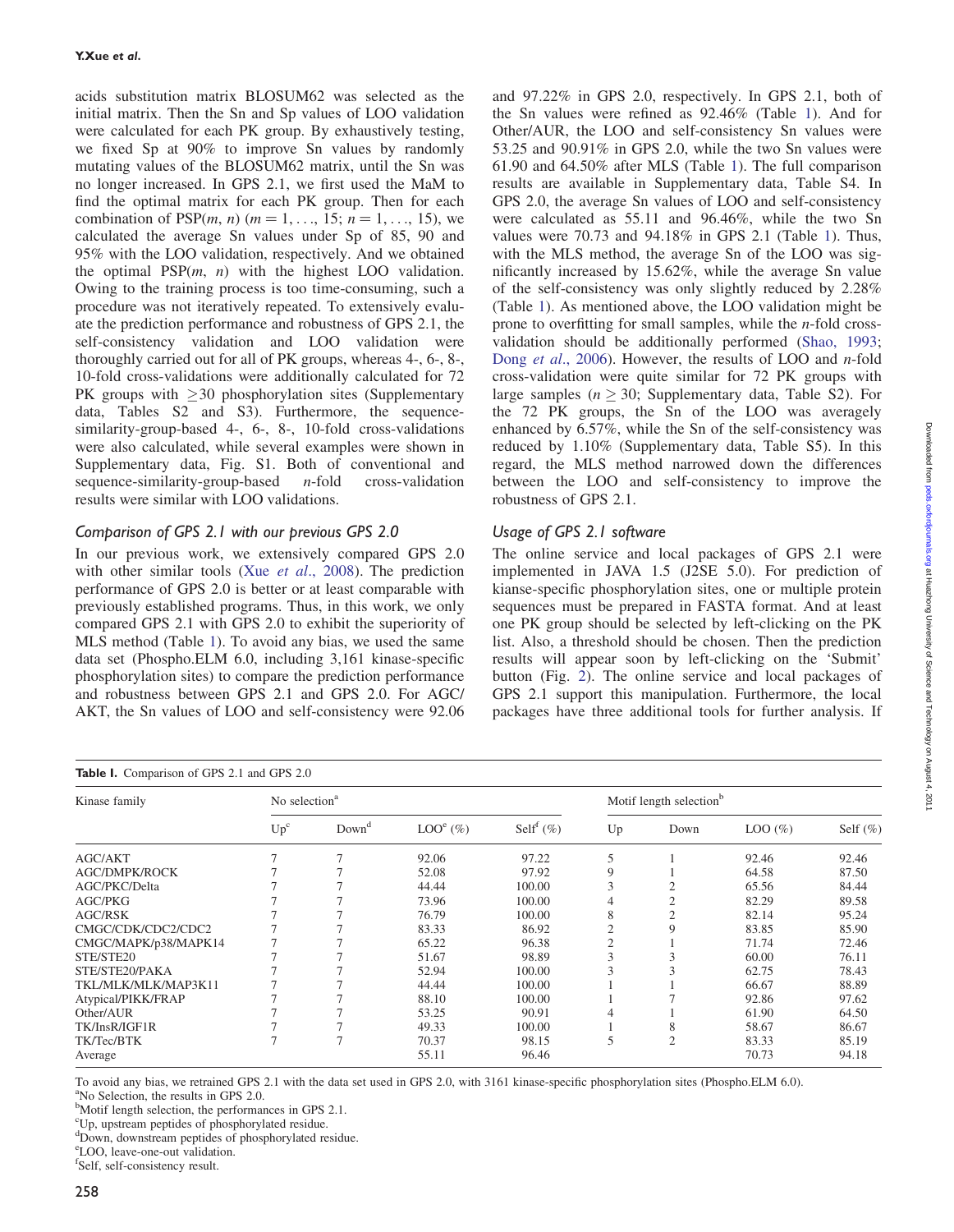<span id="page-4-0"></span>

| Group-based Prediction System -- GPS 2.1<br><b>CPS</b><br><b>Tools About</b><br>File                                                                                                                                                                                                                                                                                                                                                                                                                     |                                                                                                                                                                                                                                                                                                                                                                                                                                                                                                                                                                                                                                                                                                                                                                                                                                                                                                                             |               |                         |                        |       | $ .\ $ o $ $ x |  |  |  |  |
|----------------------------------------------------------------------------------------------------------------------------------------------------------------------------------------------------------------------------------------------------------------------------------------------------------------------------------------------------------------------------------------------------------------------------------------------------------------------------------------------------------|-----------------------------------------------------------------------------------------------------------------------------------------------------------------------------------------------------------------------------------------------------------------------------------------------------------------------------------------------------------------------------------------------------------------------------------------------------------------------------------------------------------------------------------------------------------------------------------------------------------------------------------------------------------------------------------------------------------------------------------------------------------------------------------------------------------------------------------------------------------------------------------------------------------------------------|---------------|-------------------------|------------------------|-------|----------------|--|--|--|--|
| <b>PKs</b>                                                                                                                                                                                                                                                                                                                                                                                                                                                                                               | <b>Predicted Sites</b>                                                                                                                                                                                                                                                                                                                                                                                                                                                                                                                                                                                                                                                                                                                                                                                                                                                                                                      |               |                         |                        |       |                |  |  |  |  |
| o- □□ Phosphorylation Kinase<br><b>9</b> Serine/Threonine Kinase<br>$P$ $\Box$ AGC<br>$\sim$ $\Box$ $\Box$ AKT<br>$\sim$ $\Box$ OMPK<br>$\sim$ $\Box$ GRK<br>$\n  F$<br>$\triangle$ $\Box$ PKB<br>$\sim$ $\Box$ PKC<br>$\circ$ $\Box$ PKG<br>$\triangle$ $\Box$ RSK<br>$-\Box$ SGK<br>$\sim$ $\Box$ CAMK<br>$\sim$ $\Box$ CK1<br>← □□ CMGC<br>$\triangle$ $\Box$ STE<br>$\sim$ $\Box$ TKL<br>$\leftarrow$ $\Box$ Atypical<br>$\sim$ $\Box$ Other<br><b>9</b> Tyrosine Kinase<br>$\circ$ $\Box$ $\Box$ TK | Position                                                                                                                                                                                                                                                                                                                                                                                                                                                                                                                                                                                                                                                                                                                                                                                                                                                                                                                    | Code          | Kinase                  | Peptide                | Score | Cutoff         |  |  |  |  |
|                                                                                                                                                                                                                                                                                                                                                                                                                                                                                                          | 94                                                                                                                                                                                                                                                                                                                                                                                                                                                                                                                                                                                                                                                                                                                                                                                                                                                                                                                          | s             | <b>AGC/PKA</b>          | <b>SDRGVRLSLPRASSL</b> | 2.951 | 2.77           |  |  |  |  |
|                                                                                                                                                                                                                                                                                                                                                                                                                                                                                                          | 100                                                                                                                                                                                                                                                                                                                                                                                                                                                                                                                                                                                                                                                                                                                                                                                                                                                                                                                         | s             | <b>AGC/PKA</b>          | LSLPRASSLNENVDH        | 2.954 | 2.77           |  |  |  |  |
|                                                                                                                                                                                                                                                                                                                                                                                                                                                                                                          | 177                                                                                                                                                                                                                                                                                                                                                                                                                                                                                                                                                                                                                                                                                                                                                                                                                                                                                                                         | s             | <b>AGC/PKA</b>          | LLRQERASLQDRKLD        | 3.459 | 2.77           |  |  |  |  |
|                                                                                                                                                                                                                                                                                                                                                                                                                                                                                                          | 756                                                                                                                                                                                                                                                                                                                                                                                                                                                                                                                                                                                                                                                                                                                                                                                                                                                                                                                         | s             | <b>AGC/PKA</b>          | QALERKYSKAKRLIK        | 4.332 | 2.77           |  |  |  |  |
|                                                                                                                                                                                                                                                                                                                                                                                                                                                                                                          | Enter sequence(s) in FASTA format                                                                                                                                                                                                                                                                                                                                                                                                                                                                                                                                                                                                                                                                                                                                                                                                                                                                                           |               |                         |                        |       |                |  |  |  |  |
|                                                                                                                                                                                                                                                                                                                                                                                                                                                                                                          | Example (rat Spinophilin protein)<br>MMKTEPRGPGGPLRSASPHRSAYEAGIQALKPPDAPGPDEAPKAAHHKKYGSNVHRIKSMFLQMGTTTGPPGEAGGASGMAEA<br>PRASDRGVRLSLPRASSLNENVDHSALLKLGTSVSERVSRFDSKPAPSAQPAPPPHPPSRLQETRKLFERSVPAASGGDKEAV<br>ARRLLROERASLODRKLDVVVRFNGSTEALDKLDADAVSPTVSQLSAVFEKADSRTGLHRAPGPPRAAGAPQVNSKLVTKRSRV<br>FopppppppapscDAATEKDRGPGGQQPPQHRVAPARPPPKPREVRKIKPVEVEESGESEAESAPGEVIQAEVTVHAALENGSTT<br>ATTASPAPEEPKAEAVPEEEASSSVATLERGVDNGRAPDMAPEEVDESKKEDFSEADLVDVSAYSGLGEDSGGSALEEDDEEDE<br>EDGEPPYEPESGCVEIPGLSEEEDPAPSRKIHFSTAPIQVFSTYSNEDYDRRNEDVDPMAASAEYELEKRVERLELFPVELEKDS<br>EGLGISIIGMGAGADMGLEKLGIFVKTVTEGGAAHRDGRIQVNDLLVEVDGTSLVGVTQSFAASVLRNTKGRVRFMIGRERPGEQS<br>EVAQLIQQTLEQERWQREMMEQRYAQYGEDDEETGEYATDEDEELSPTFPGGEMAIEVFELAENEDALSPVEMEPEKLVHKFKE<br>LQIKHAVTEAEIQQLKRKLQSLEQEKGRWRVEKAQLEQSVEENKERMEKLEGYWGEAQSLCQAVDEHLRETQAQYQALERKYS<br>KAKRLIKDYQQKEIEFLKKETAQRRVLEESELARKEEMDKLLDKISELEGNLQTLRNSNST |               |                         |                        |       |                |  |  |  |  |
|                                                                                                                                                                                                                                                                                                                                                                                                                                                                                                          | <b>Threshold</b><br>Console                                                                                                                                                                                                                                                                                                                                                                                                                                                                                                                                                                                                                                                                                                                                                                                                                                                                                                 |               |                         |                        |       |                |  |  |  |  |
|                                                                                                                                                                                                                                                                                                                                                                                                                                                                                                          |                                                                                                                                                                                                                                                                                                                                                                                                                                                                                                                                                                                                                                                                                                                                                                                                                                                                                                                             |               |                         |                        |       |                |  |  |  |  |
|                                                                                                                                                                                                                                                                                                                                                                                                                                                                                                          | $\bullet$ High                                                                                                                                                                                                                                                                                                                                                                                                                                                                                                                                                                                                                                                                                                                                                                                                                                                                                                              | <b>Medium</b> | C Low<br>$\bigcirc$ All | Example                | Clear | Submit         |  |  |  |  |

Fig. 2. The screen snapshot of GPS 2.1 software. One or multiple protein sequences should be prepared in FASTA format as the input data.

users have too many proteins for prediction (e.g.  $>1500$  proteins), we recommend that users could install the local packages of GPS 2.1 and use the 'Batch Predictor' program in the Tools menu (Supplementary data, Fig. S2). Also, users could use the 'Performance' program in the Tools menu to view the self-consistency performances of GPS 2.1 (Supplementary data, Fig. S3). Previously, we designed a software of DOG 1.0 (Domain Graph) to visualize the organizations of protein domains, motifs and functional sites [\(Ren](#page-5-0) et al[., 2009](#page-5-0)). This program was also integrated in GPS 2.1 as an auxiliary tool. Users could drag the mouse cursor in the field of prediction form, right-click to open a menu, and then left-click on the 'Visualization' button to visualize the prediction results (Supplementary data, Fig. S4). Furthermore, users could use the 'Domain Graph' tool in the Tools menu to diagram protein domain structures, motifs and phosphorylation sites directly. Finally, a detailed manual could be either directly downloaded from GPS 2.1 website or obtained in local packages.

#### **Discussion**

In the post-genomic era, dissection of gene/protein functions, regulatory roles and interactions has generated a new field of functional genomics and emerged as a great challenge. Identification of phosphorylation sites and elucidation of synergetic associations between PKs with their substrates are also important for understanding the genomic dynamics and plasticity [\(Kreegipuu](#page-5-0) et al., 1998; Blom et al[., 2004;](#page-5-0) [Kobe](#page-5-0) et al[., 2005](#page-5-0); [Hjerrild and Gammeltoft, 2006](#page-5-0); [Ubersax and](#page-5-0) [Ferrell, 2007;](#page-5-0) [Miller and Blom, 2009](#page-5-0)). Contrasting to laborintensive and time-consuming experimental approaches, numerous computational methods have also been developed as useful tools for their fast-speed, low-cost and convenience (Kobe et al[., 2005;](#page-5-0) [Hjerrild and Gammeltoft, 2006](#page-5-0); [Miller](#page-5-0) [and Blom, 2009\)](#page-5-0). Although a dozen of kinase-specific predictors were developed (http://gps.biocuckoo.org/links.php), the mathematical models and algorithms still remained to be improved.

To predict non-specific or kinase-specific phosphorylation sites, a widely adopted hypothesis is that a PK could recognize distinct sequence patterns/motifs of substrates by its kinase domain for modification [\(Kreegipuu](#page-5-0) et al., 1998; Blom et al[., 2004;](#page-5-0) Kobe et al[., 2005](#page-5-0); [Hjerrild and](#page-5-0) [Gammeltoft, 2006;](#page-5-0) [Ubersax and Ferrell, 2007;](#page-5-0) [Miller and](#page-5-0) [Blom, 2009\)](#page-5-0). Thus, an informative phosphorylated motif for modification should be decided before training. For example, we defined a phosphorylation site peptide  $PSP(m, n)$  as a S/T or Y residue flanked by  $m$  residues upstream and  $n$  residues downstream. And similar or analogous terms were used in other researches (Kobe et al[., 2005](#page-5-0); [Hjerrild and](#page-5-0) [Gammeltoft, 2006;](#page-5-0) [Miller and Blom, 2009\)](#page-5-0). Previously, we and other researchers casually and arbitrarily defined the  $PSP(m, n)$  (Kobe *et al.*, 2005; Xue *et al.*, 2005; [Hjerrild and](#page-5-0) [Gammeltoft, 2006](#page-5-0); Xue et al[., 2008](#page-5-0); [Miller and Blom, 2009](#page-5-0)). However, in our previous studies, we observed that different combinations of modified peptides could generate different performance and robustness (Ren et al[., 2008](#page-5-0)). Furthermore, in this work, we revealed that the self-consistency result will be always enhanced with longer  $PSP(m, n)$ , although the LOO value will first reach a peak value then decrease.

In this regard, here we developed a novel but simple approach of MLS to detect optimal or near-optimal  $PSP(m,$ n) with the highest LOO validation. Although the LOO validation might be prone to overfitting for small samples, our results suggested that at least the performances of the LOO validation and n-fold cross-validation were quite similar for 72 PK groups with large samples ( $n \ge 30$ ). The *n*-fold crossvalidation was not chosen during training, because its result fluctuates due to resampling randomicity. With this newly